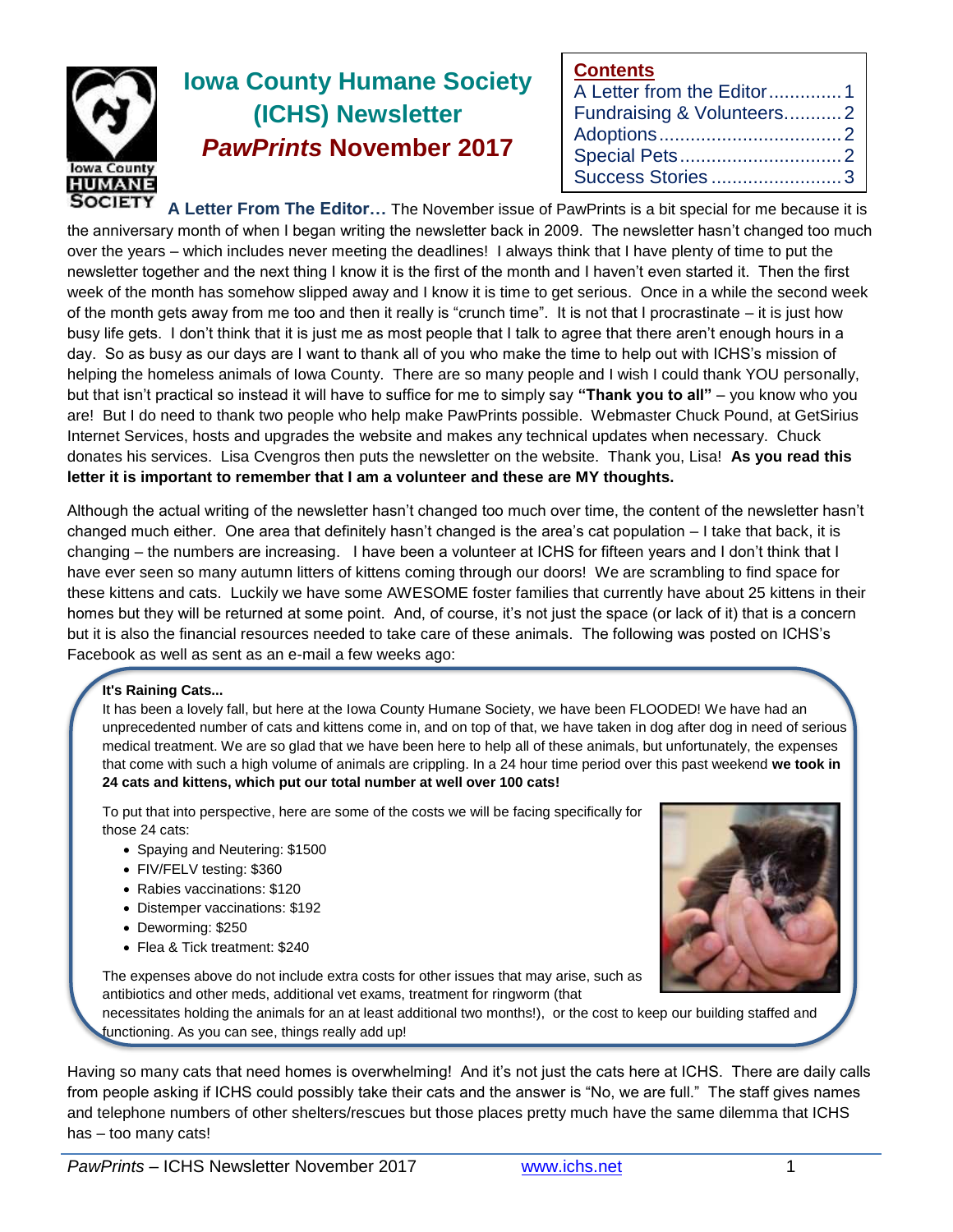Adoption is never going to solve the problem of homeless/unwanted animals. Spaying and neutering our animals is a necessity if we are ever going to make any headway with the cat population problem. Statistics show that **"ONE unspayed cat and her young can reproduce up to 420,000 kittens in 7 years."** A few years ago I did a series of workshops with a group of third graders on caring for pets. One of the topics was the importance of spaying and neutering family pets (and yes, third graders understood the concept of 'spay and neuter'). And did those kids ever catch on fast! I did an activity which demonstrated how one cute, little female kitten (which was not spayed and allowed to go outdoors) and her offspring resulted in hundreds of cats by the end of one year. Those third graders caught on immediately to the importance of altering our animals!

Along with the problem of the sheer number of cats and kittens that ICHS has is the adoptability of some of our kitties. I am referring to a group of "fraidy cats" that people tend to 'shy away' from when looking for a cat. Someone that came to the shelter recently (when asked what kind of cat they were interested in) said that they wanted a cat that would fit into their household immediately and would be friendly with visitors. They didn't want a cat that would hide under the bed for weeks and that visitors would never see. It is understandable why an adopter would want such a cat. However, we have several shy cats that will make outstanding companions but they will need families with lots of PATIENCE until they settle in. These shy cats will need QUIET homes so they obviously won't be a good fit in just any home. But…what about YOUR home? Come and meet some of these kitties: Vixen, Lexas, Maxine, Gloria & Eddie (shown in order).



These five shy kitties just need a chance to show what wonderful kitties they are. These five do well with volunteers and staff that they know. If you come to meet these cats, they will be somewhat hesitant with you. To be honest it will take several visits before they will relax and be themselves. If you live a distance from ICHS or can't come frequently to visit, it would be a matter of taking them home, giving them time to adjust and then you will see their real personalities. These kitties are NOT unadoptable; they just need the chance to have a loving family and home.

We have other shy kitties also – Cranberry and Hannah – come to mind. We also have some kitties that need experienced cat families and don't forget our FeLV cats – they all need homes! **If you have any suggestions or ideas about the content of ICHS PAWPRINTS, please contact me, Terri Davis at [roadhogbiker@gmail.com](mailto:roadhogbiker@gmail.com)**

### **Upcoming Fundraising Events and Volunteer Needs**

Just a reminder that ICHS is always looking for volunteers to help with the planning and implementation of our fundraisers. Our goal is to have enough volunteers so that each individual would only have to help plan and/or work at one event per year. So…if you would like to get involved with the planning and organizing of 2018's fundraisers, please contact the shelter for more details. The Buildings and Grounds Committee also has an upcoming project that we could use some help with. We plan to do some major work on the outdoor dog kennels and play yards so that the dogs can spend more time outside in the warmer months. Our intent is to work on this project next spring but the planning will occur over the winter months. If you have an interest and the time to help, please contact the office by email [office@ichs.net](mailto:office@ichs.net) or call (608) 935-1381 and let them know that you want to be involved. And don't forget we always need cat cuddlers and dog walkers! We hope to hear from you!!!

**Holiday Bake Sale Saturday December 23rd:** Please join us for our annual Holiday Bake Sale Fundraiser! We will be having a "cookie walk" as usual, as well of lots of other delicious options like cupcakes, breads, pies, cakes, etc. Stock up for the holidays and help out with a great cause! If you'd like to volunteer, we are in need of lots and lots of bakers, as well as help the day of the event. Contact Jen at [outreach@ichs.net](mailto:outreach@ichs.net) if you'd like to help out. The Bake Sale starts at 9am and goes until we sell out (or 1pm at the latest). It is located at the Springate Mall in Dodgeville (in the hallway by the Piggly Wiggly).

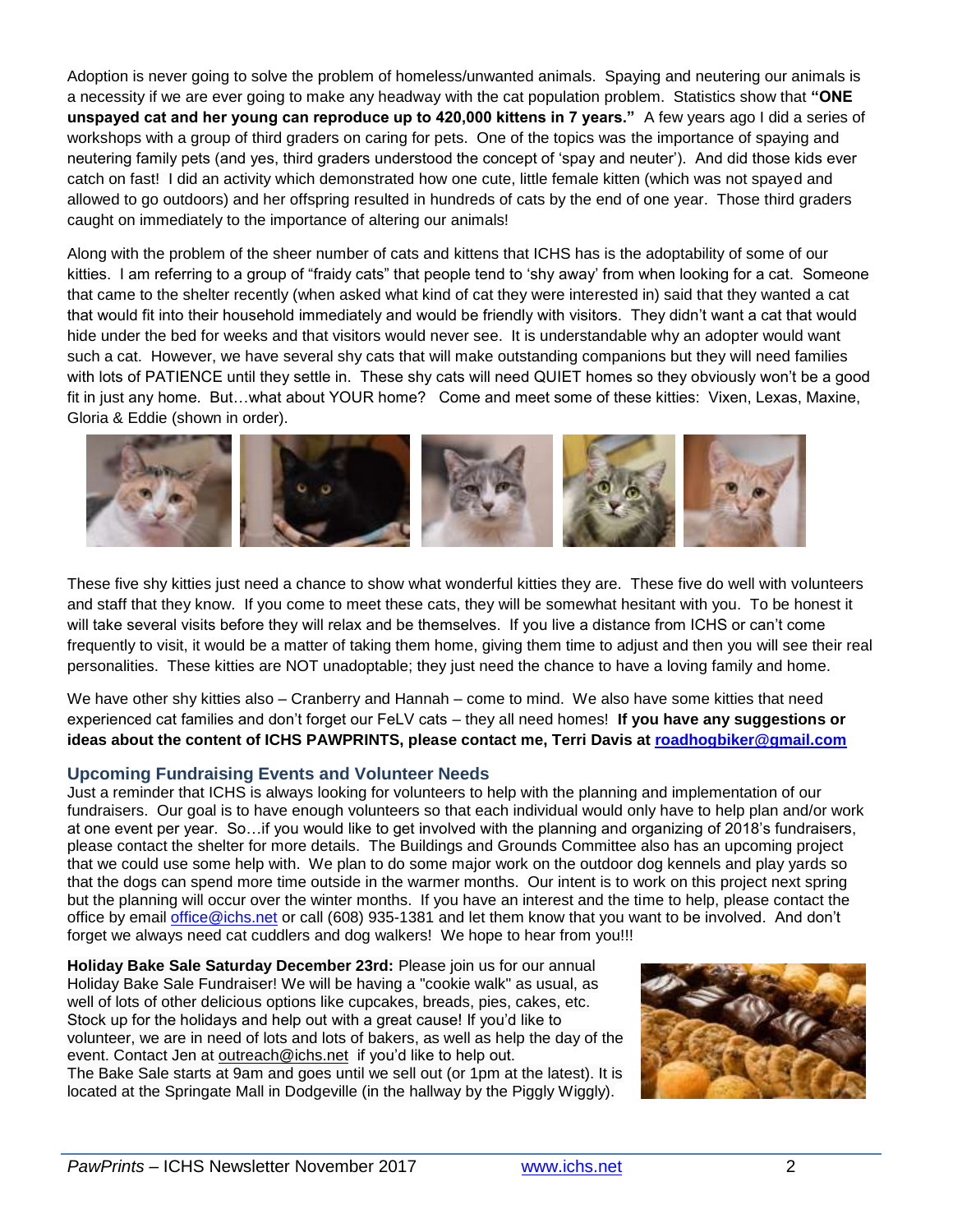## **September and OctoberAdoptions**

| <b>September</b> |           |          |             | <b>October</b> |                 |                    |                 |
|------------------|-----------|----------|-------------|----------------|-----------------|--------------------|-----------------|
| Cats             |           |          | <b>Dogs</b> | <b>Cats</b>    |                 |                    | <b>Dogs</b>     |
| Mulberry*        | Merlot+*  | Reggie*  | Lark        | Armando        | Lisa*           | Pippa              | Phoebe          |
| <b>Bandit</b> ⊙  | Flam      | $Joe*$   | Tiffany     | <b>Briar</b>   | Bart*           | Smithers*          | Elon, Zeke      |
| Les+             | Dewey*    | Adelina* | Harvey      | $Chad*$        | <b>Briggs</b>   | <b>Neville</b>     | Titus, Curry    |
| Marmalade+       | Sarabi    | Gwen*    | Rory        | Roland         | Halibut*        | Elvin <sup>*</sup> | <b>Hercules</b> |
| Zena+            | Rio*      | Roo*     |             | Siri           | Fable           | Anchovy*           | Layla           |
| Nymeria+         | Mateo*    |          |             | Bella*         | <b>Bob</b>      | Tilapia*           | Shadow          |
| Chablis+*        | Kamikaze* |          |             | Shiraz*        | Squishy $\odot$ |                    | Desmond         |
| * - kitten       |           |          |             |                |                 |                    |                 |

☺ - denotes animal has been at ICHS for over a year/has special needs/or is elderly

+ - Transferred to Angel's Wish

### **Special Pets**

We all know that all animals are 'special' but the animals featured in this section are indeed special. These are 'special needs' animals. The special person/family who adopts one of these animals knows that this may/may not be the long-term relationship which we hope for when we open our hearts and homes to a new family member. These animals 'forever homes' with us may be just for a short time before they move on…But, nevertheless, these animals need a home and a loving family just as we all do. Are you possibly the family that could provide a home for one of these animals? If not, do you know of a family who could provide a loving home for these animals? If so, please come out to ICHS and find out more about these animals from the ICHS staff.

# **FIV Kitties**

ICHS has NO FIV cats at the moment – YIPPEE!

# **FeLV Kitties - Cleo, Cheerio and Gallagher**



**Cleo** and **Cheerio** are both about a year old and have been at ICHS for a year. Cheerio and Cleo are 'roommates' so if YOU are looking for a pair of young kitties that will entertain YOU as well as each other, come and get to know these two youngsters. Both of these 'best friends' are extremely playful. Cleo is the "cuddler" of the two. She is a very petite kitty so she may have some more growing to do or perhaps she will always be petite – either way she is a little bundle of joy! Cheerio is growing into a very handsome young gentleman – well maybe not a 'gentle' man as

he is still a bit squirmy when he is picked up. Although he is getting better about being held, he needs more "hands on" – that would be where YOU become involved. It would be wonderful if these two could go to the same home.



**Gallagher** has been at ICHS for a couple of months. He is a young Maine Coon mix. He had to be shaved as he was so matted and his hair has not grown in yet. He is a bit unique because he is polydactyl (the extra set of toes) but what YOU will notice first about him is how loving and sweet he is. He gets along well with his roommates. Gallagher has so many "positives" going for him – being of the popular Maine Coon breed, an extra set of toes and a HUGE loving disposition – so don't ignore him just because of his FeLV status.

Similar to FIV cats, FeLV cats also must be kept indoors and a quiet home is best. FeLV cats do need to be only cats (may live with other FeLV cats). FeLV kitties may live for years having a "normal" life span, but once/if the later stage of the infection occurs, the cat's health may deteriorate rapidly. That, of course, is one reason FeLV cats are not readily adopted – no one wants to lose their pet to illness. So…Gallagher, Cleo and Cheerio need a home.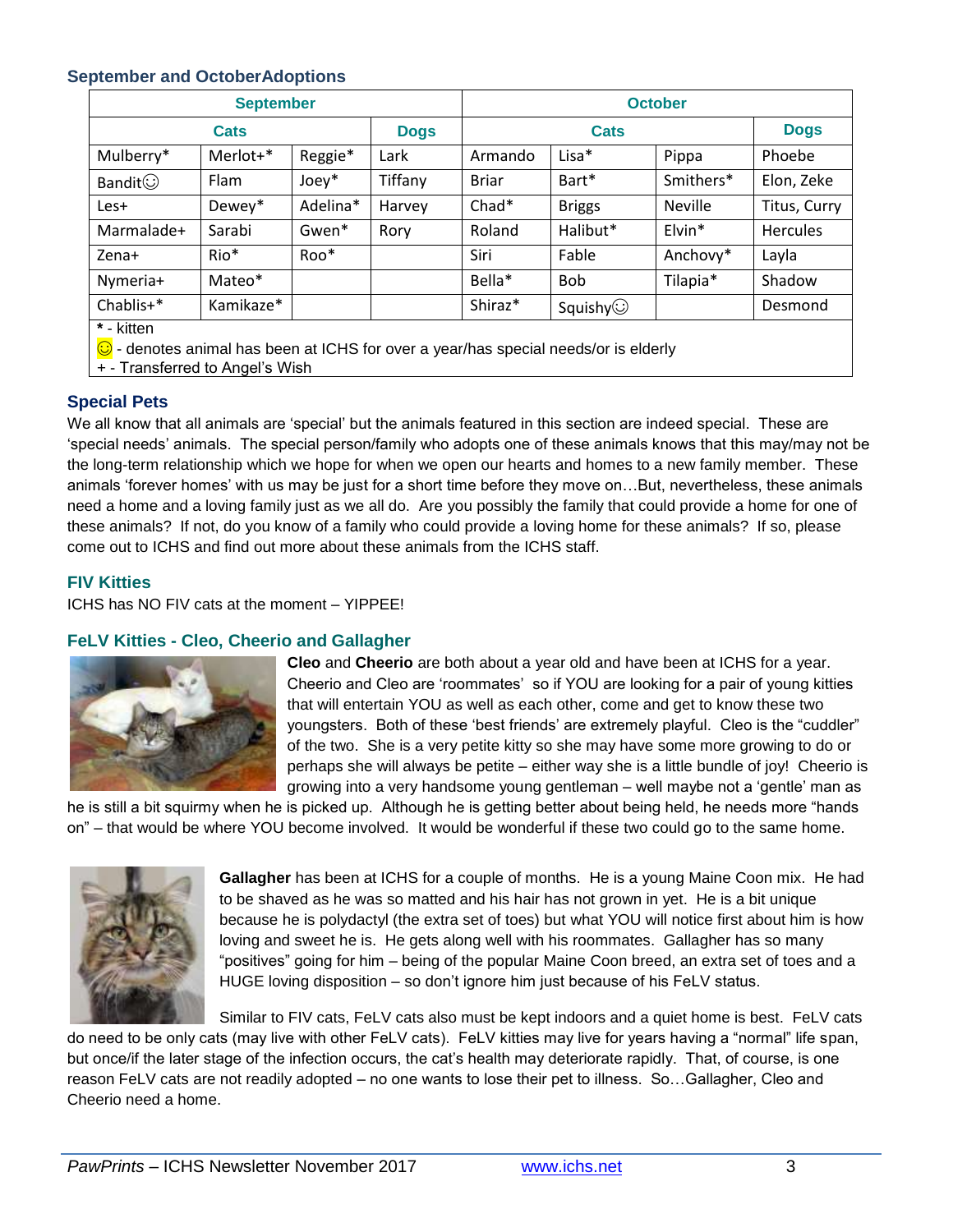### **Success Stories**

I need your help if I am to continue to feature the success stories which begin the moment your adopted companion chooses you. It is not difficult for me to write a paragraph that showcases your pet. The problem that I have is finding YOU and your pet. I don't know who you are or how to contact you. If you would be interested in sharing your pet's story in the newsletter, please e-mail me at [roadhogbiker@gmail.com.](mailto:roadhogbiker@gmail.com) A picture and a brief write-up about your pet(s) is all that I need. If I don't have enough info, I will get back to you. It would be helpful to know your pet's shelter name (if you renamed your pet), when you adopted, pet's favorite activities, other pets that you may have and whatever else you would like to include. If you are not able to send a picture, that's OK. Many of you send periodic updates regarding your adopted pet to the shelter. I can use those write-ups if you would please indicate (in your letter/e-mail to ICHS) that you are giving me permission to include your pet's story in the newsletter. I hope to hear from you!







Hello, I spoke to Laurie about the recent adoption of our kitten. My daughter, Claire & I were so grateful to add him to our family. His name is Kamikaze. I decided to keep the name that the Humane Society had given him. He's absolutely a great fit, such a patient, loving and energetic cat. I knew from the first time we went to visit that he was the one for us.

I'm writing you today because Laurie had mentioned something about you writing a newsletter for the Humane Society. Every time I see her we talk about how famously he and my daughter get along. I wanted to send you a funny picture of the two of them that you are more than welcome to use in your newsletter. :)

On this day last week, my daughter decided that Kamikaze needed a ride in her baby stroller. Of course poor ol' kitty just sat in the seat. He puts up with so much grief from her it's truly amazing. I again want to thank everybody for the addition to our family. We couldn't have picked a better friend. Adriana & Claire

For those of you who have read *PawPrints* over the years, you will recognize this picture/cat. This picture was featured many times over the years as we were trying to find a home for Vegas. Vegas was at the shelter for 7 years before I finally brought her home. I have had Vegas for over a year now and have been intending to let people know that she is doing well, but that's not going to happen in this issue due to lack of time. But as someone who knows from experience, if Vegas can "fit into a home" then certainly the shy, frightened kitties mentioned in the opening article can adjust to YOUR quiet home. More on Vegas' story later…

#### Dear Iowa County Humane Society,

Seven years ago, after our beloved dog of sixteen years passed away, we stopped in by you to see a rather funny looking dog named Hunter. Well, he wasn't really funny looking, he just kind of looked that way in the picture. You see, he was an Australian Cattle Dog/Blue Heeler and had huge ears that stuck straight up, and almost looked too big for his head. They thought he was two or three years old, and the story was that his owner had died and he ended up at the shelter. When he was brought out his head was hanging down so low it almost touched the ground, he was that sad. After the volunteer brought him into the room to see us, he very slowly and gently rose up on his hind legs, put his paws around her waist and buried his head against her abdomen. I'd never seen anything like it. I remember saying to my husband, "Is he hugging her?" After the volunteer left, Hunter hugged my husband and then me. It was as if he were saying, "Please take me home." Well,

needless to say, that was it. Our hearts immediately went out to this sad, sad boy. Our twelve-year-old son was in school, so we brought him back that afternoon to meet Hunter, too, and we adopted him.

Hunter wasn't housebroken, but he learned quickly. This was a dog that didn't want to do anything wrong. He was so sweet-natured and gentle. I spent the first week sitting on the couch stroking him and telling him it was going to